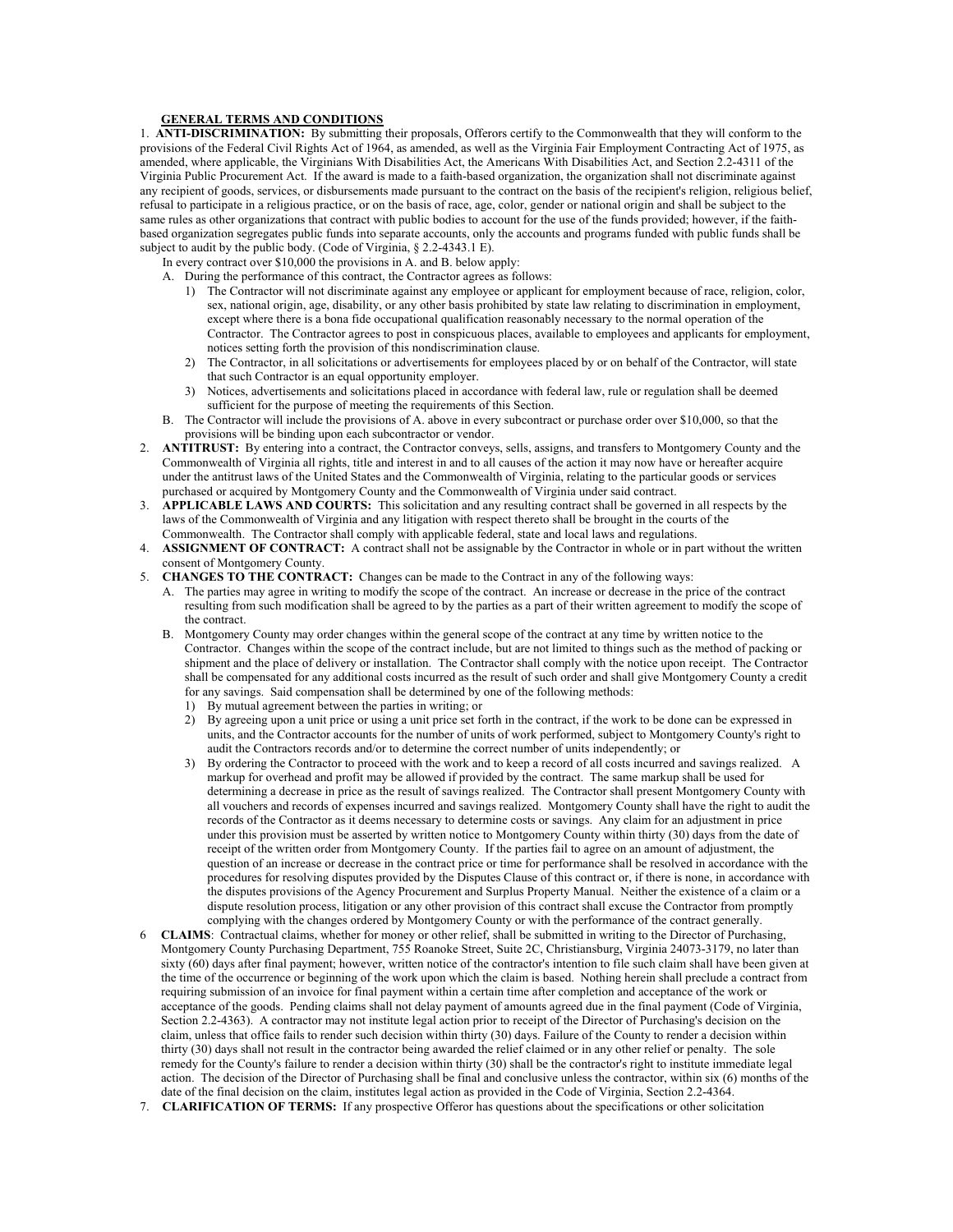documents, the prospective Offeror should contact the buyer whose name appears on the face of the solicitation no later than five working days before the due date. Any revisions to the solicitation will be made only by addendum issued by the buyer.

- 8. **DEBARMENT STATUS:** By submitting their proposals, Offerors certify that they are not currently debarred by the Commonwealth of Virginia from submitting bids or proposals on contracts for the type of goods and/or services covered by this solicitation, nor are they an agent of any person or entity that is currently so debarred.
- 9. **DEFAULT:** In case of failure to deliver goods or services in accordance with the contract terms and conditions, Montgomery County, after due oral or written notice, may procure them from other sources and hold the Contractor responsible for any resulting additional purchase and administrative costs. This remedy shall be in addition to any other remedies which Montgomery County may have.
- 10. **DRUG-FREE WORKPLACE:** In every contract over \$10,000 the following provisions apply: During the performance of this contract, the Contractor agrees to (i) provide a drug-free workplace for the Contractor's employees; (ii) post in conspicuous places, available to employees and applicants for employment, a statement notifying employees that the unlawful manufacture, sale, distribution, dispensation, possession, or use of a controlled substance or marijuana is prohibited in the Contractor's workplace and specifying the actions that will be taken against employees for violations of such prohibition; (iii) state in all solicitations or advertisements for employees placed by or on behalf of the Contractor that the Contractor maintains a drug-free workplace; and (iv) include the provisions of the foregoing clauses in every subcontract or purchase order of over \$10,000, so that the provisions will be binding upon each subcontractor or vendor.

 For the purposes of this section, "*drug-free workplace*" means a site for the performance of work done in connection with a specific contract awarded to a Contractor the employees of whom are prohibited from engaging in the unlawful manufacture, sale, distribution, dispensation, possession or use of any controlled substance or marijuana during the performance of the contract.

- 11. **EO/AA STATEMENT:** Montgomery County, an equal opportunity, affirmative action institution covered by presidential executive order 11246 as amended, advises all contractors, subcontractors, vendors and suppliers that direct receipt of federal funds may require appropriate action on their part.
- 12. **ETHICS IN PUBLIC CONTRACTING:** By submitting their proposals, Offerors certify that their proposals are made without collusion or fraud and that they have not offered or received any kickbacks or inducements from any other bidder, supplier, manufacturer or subcontractor in connection with their bid, and that they have not conferred on any public employee having official responsibility for this procurement transaction any payment, loan, subscription, advance, deposit of money, services or anything of more than nominal value, present or promised unless consideration of substantially equal or greater value was exchanged.
- 13. **FACSIMILE PROPOSALS:** Facsimile **unsealed** proposals received in the Montgomery County Purchasing Department prior to the time and date designated for bid submission will be accepted. For **sealed** proposal programs, an Offeror may fax a proposal to a *non-Montgomery County* third party, who in turn must deliver it to the Purchasing Department in a sealed envelope before the proposal due date and time.
- 14. **IMMIGRATION REFORM AND CONTROL ACT OF 1986:** By submitting their proposals, the Offerors certify that they do not and will not during the performance of this contract employ illegal alien workers or otherwise violate the provisions of the federal Immigration Reform and Control Act of 1986.
- 15. **INDEMNIFICATION:** Contractor agrees to indemnify, defend and hold harmless The County of Montgomery and their officers, agents, and employees from any claims, damages and actions of any kind or nature, whether at law or in equity, arising from or caused by the negligence of the Contractor.
- 16. **LATE PROPOSALS:** To be considered for selection, proposals must be received by the Montgomery County Purchasing Department, 755 Roanoke Street, Suite 2C, Christiansburg, Virginia 24073-3179, by the designated date and hour. The official time used in the receipt of proposals is that time on the automatic time stamp machine in the Montgomery County Purchasing Department. Proposals received in the Montgomery County Purchasing Department after the date and hour designated are automatically disqualified and will not be considered. Montgomery County is not responsible for delays in the delivery of mail by the U.S. Postal Service, private couriers, or another means of delivery. It is the sole responsibility of the Offeror to insure that its proposal reaches the Montgomery County Purchasing Department by the designated date and hour.
- 17. **MANDATORY USE OF MONTGOMERY COUNTY FORM AND TERMS AND CONDITIONS:** Failure to submit a proposal on the official Montgomery County form provided for that purpose shall be a cause for rejection of the proposal. Modification of or additions to any portion of the request for proposal may be cause for rejection of the proposal; however, Montgomery County reserves the right to decide, on a case by case basis, in its sole discretion, whether to reject such a proposal as nonresponsive. As a precondition to its acceptance, Montgomery County may, in its sole discretion, request that the Offeror withdraw or modify nonresponsive portions of a proposal which do not affect quality, quantity, price, or delivery. No modification of or addition to the provisions of the contract shall be effective unless reduced to writing and signed by the parties.

## 18. **PAYMENT:**

## A. **TO PRIME CONTRACTOR:**

- 1) Invoices for items ordered, delivered and accepted shall be submitted by the Contractor directly to the payment address shown on the purchase order/contract. All invoices shall show the Montgomery County or state contract number and/or purchase order number; social security number (for individual contractors) or the federal employer identification number (for proprietorships, partnerships, and corporations).
- 2) Any payment terms requiring payment in less than 30 days will be regarded as requiring payment 30 days after invoice or delivery, whichever occurs last. This shall not affect offers of discounts for payment in less than 30 days, however.
- 3) All goods or services provided under this contract or purchase order, that are to be paid for with public funds, shall be billed by the Contractor at the contract price, regardless of which public agency is being billed.
- 4) The following shall be deemed to be the date of payment: the date of postmark in all cases where payment is made by mail, or the date of offset when offset proceedings have been instituted as authorized under the Virginia Debt Collection Act.
- 5) Unreasonable Charges. Under certain emergency procurements and for most time and material purchases, final job costs cannot be accurately determined at the time orders are placed. In such cases, contractors should be put on notice that final payment in full is contingent on a determination of reasonableness with respect to all invoiced charges. Charges which appear to be unreasonable will be researched and challenged, and that portion of the invoice held in abeyance until